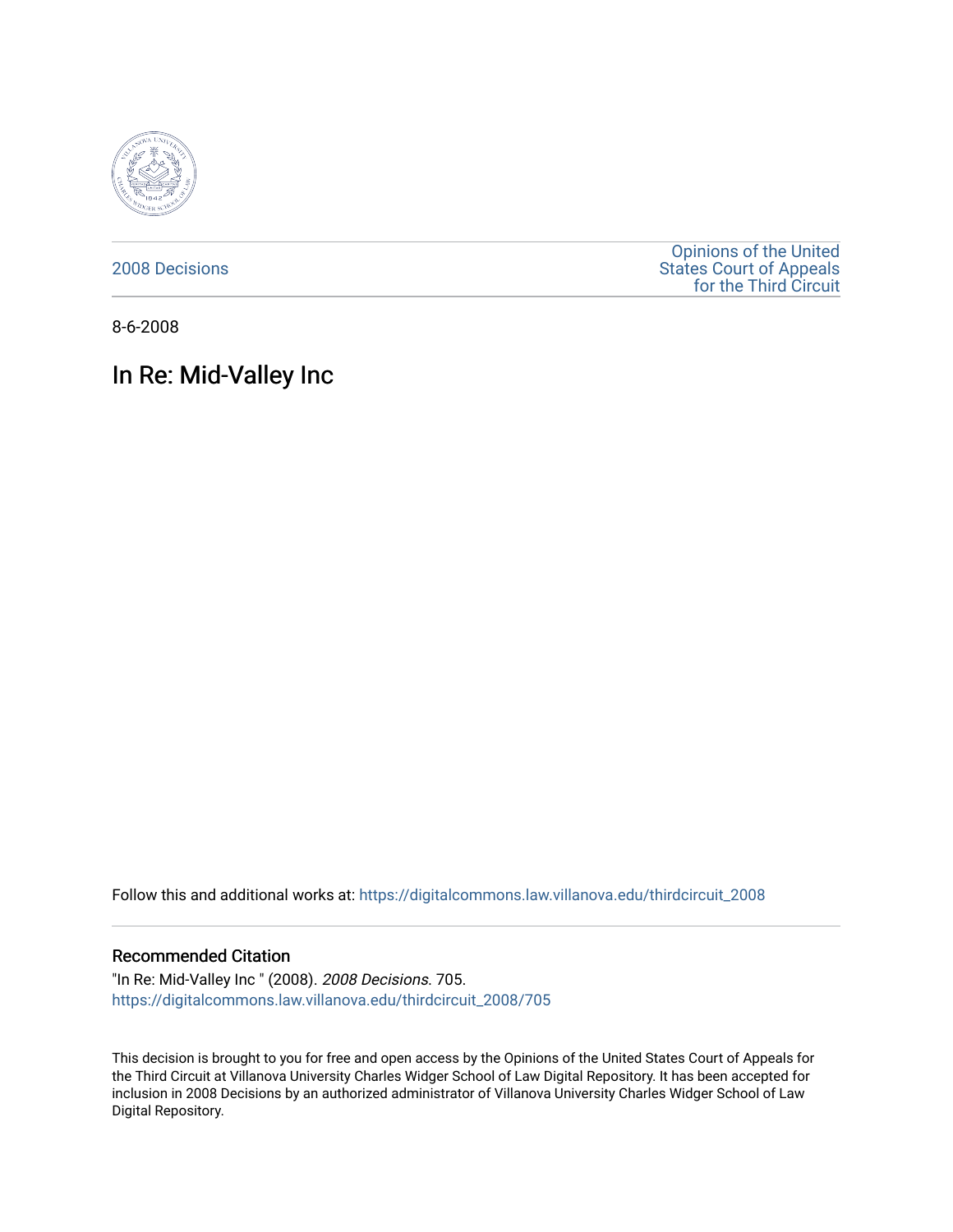## NOT PRECEDENTIAL

## UNITED STATES COURT OF APPEALS FOR THE THIRD CIRCUIT

\_\_\_\_\_\_\_\_\_\_\_\_

No. 07-2044

IN RE: MID-VALLEY, INC., et al.,

Reorganized Debtors

ILLINOIS CENTRAL RAILROAD CO.,

Appellant

\* Amended per Clerk's Order dated 9/11/07 \_\_\_\_\_\_\_\_\_\_\_\_

On Appeal from the United States District Court for the Western District of Pennsylvania (D.C. No. 06-cv-00941) District Judge: Honorable Thomas M. Hardiman

Submitted Under Third Circuit LAR 34.1(a) June 2, 2008

\_\_\_\_\_\_\_\_\_\_\_\_

Before: FISHER and JORDAN, Circuit Judges, and YOHN,<sup>\*</sup> District Judge.

(Filed: August 6, 2008) \_\_\_\_\_\_\_\_\_\_\_\_

OPINION OF THE COURT

The Honorable William H. Yohn, United States District Judge for the Eastern \* District of Pennsylvania, sitting by designation.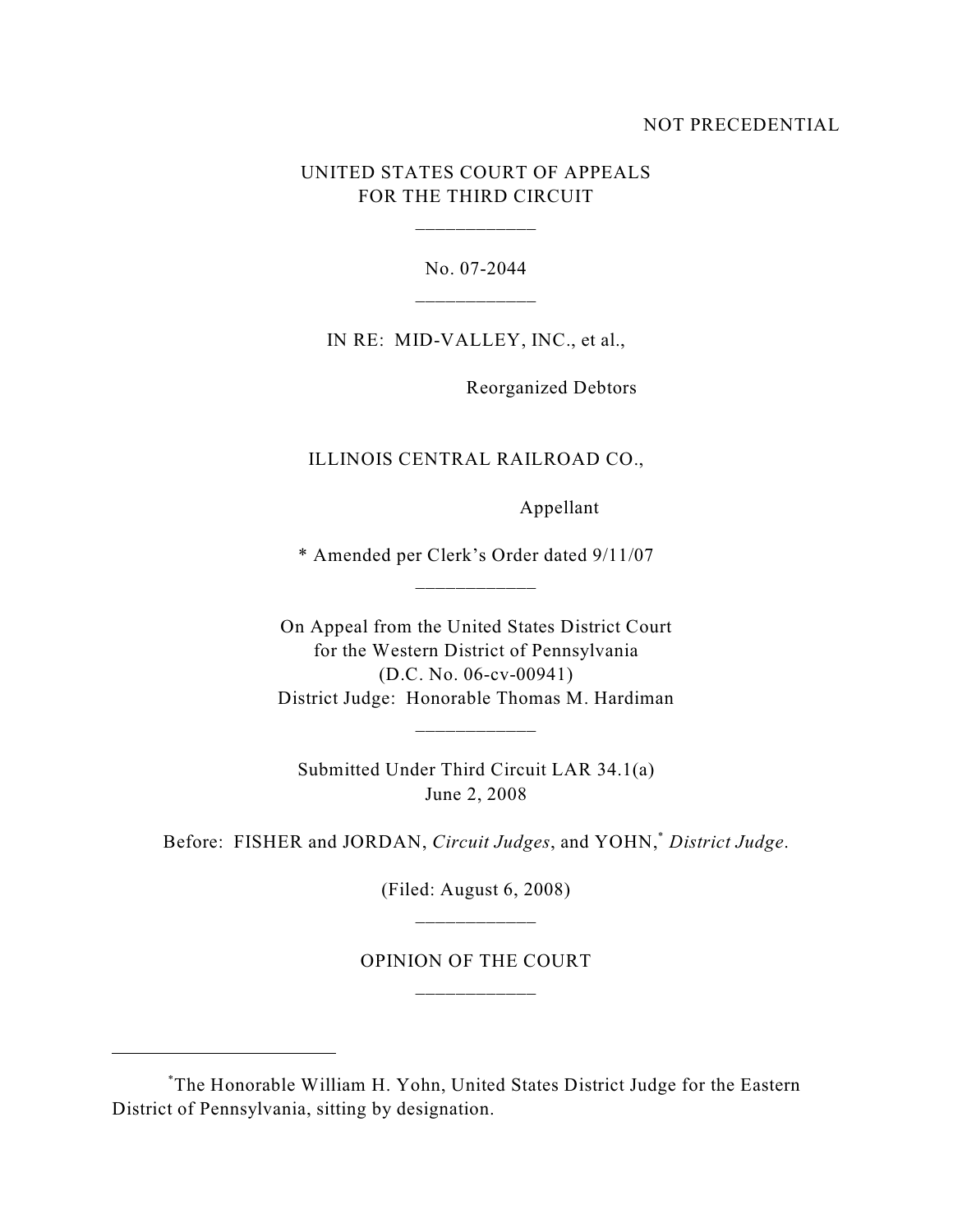FISHER, *Circuit Judge*.

Illinois Central Railroad Co. ("Illinois Central") sought to intervene in a closed bankruptcy matter in an attempt to obtain certain documents related to that case. The Bankruptcy Court denied Illinois Central's motion to obtain those documents, finding that they were not judicial records. The District Court affirmed the Bankruptcy Court's decision on appeal. For the reasons set forth below, we will affirm the order of the District Court.

I.

In December 2003, a number of debtors, including Mid-Valley, Inc. and Dresser Industries, Inc., filed for Chapter 11 bankruptcy and reorganization ("*Mid-Valley*"). In May 2004, the law firm of Guy & Brock filed a Verified Statement under Fed. R. Bankr. P. 2019 in which it averred that several hundred creditors had executed Representation Agreements ("Agreements") authorizing Guy & Brock to represent them in the *Mid-Valley* bankruptcy proceedings. The Agreements themselves were not filed with the Court. These creditors were also plaintiffs in a separate, asbestos-related Mississippi state tort case, *McNeil v. Dresser Indus.* ("*Dresser*"). The *Mid-Valley* debtors were defendants in *Dresser*.

The Chapter 11 plan of reorganization in *Mid-Valley* was confirmed and approved in July 2004 and a final decree was entered in November 2005. Meanwhile, Guy & Brock, on behalf of its clients, initiated claims against Illinois Central in Mississippi state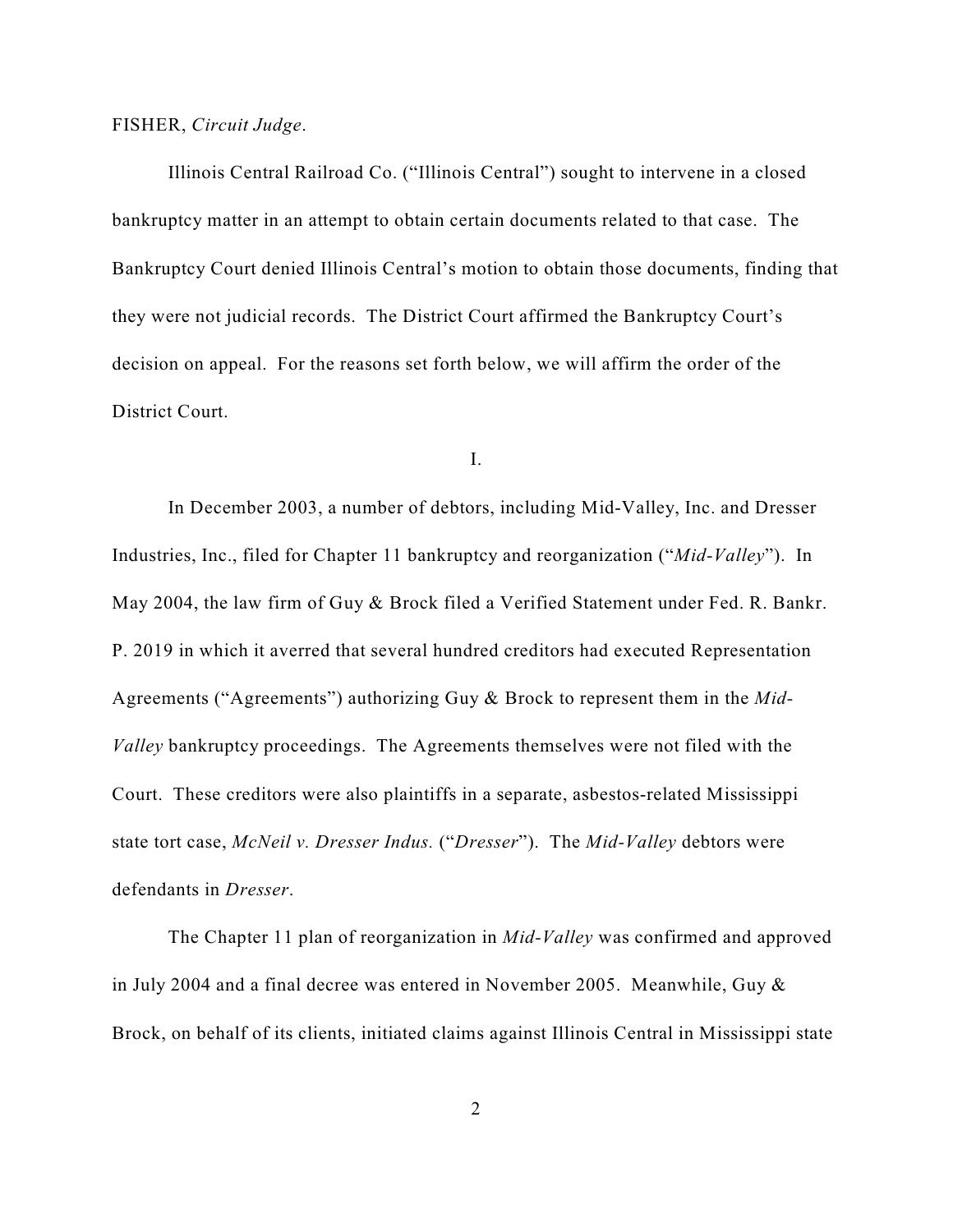court, alleging injuries due to asbestos exposure at railroad facilities. In this litigation, hundreds of the plaintiffs represented by Guy & Brock submitted sworn statements in which they represented that they had disclosed all of their asbestos claims against other parties. However, 248 of the plaintiffs did not disclose their involvement in *Dresser*. By affidavit, Guy & Brock acknowledged the failure to disclose, but averred that the omission was inadvertent as its clients were unaware of the *Dresser* claims filed on their behalf. This affidavit appears to conflict with Guy & Brock's Verified Statement in the *Mid-Valley* bankruptcy proceedings, and as the District Court states, "it follows that Guy and Brock has been dishonest either to the federal bankruptcy judge in Mid-Valley or to the Mississippi trial judges in [the] asbestos cases." Illinois Central believed that this discrepancy could affect the asbestos plaintiffs' action against it, and sought to obtain the Agreements.

In March 2006, Illinois Central moved to intervene in the previously closed *Mid-Valley* matter, arguing that it had common law and statutory rights to access the Agreements. The Bankruptcy Court denied Illinois Central's motion on the ground that the Agreements it sought were not "judicial records" subject to public access. The District Court affirmed the Bankruptcy Court's denial of Illinois Central's motion. Illinois Central timely appealed. $<sup>1</sup>$ </sup>

<sup>&</sup>lt;sup>1</sup>It should be noted that the District Court's docket lists William S. Guy and Thomas W. Brock, the name partners of the law firm of Guy & Brock, as appellees in their individual capacities in this matter.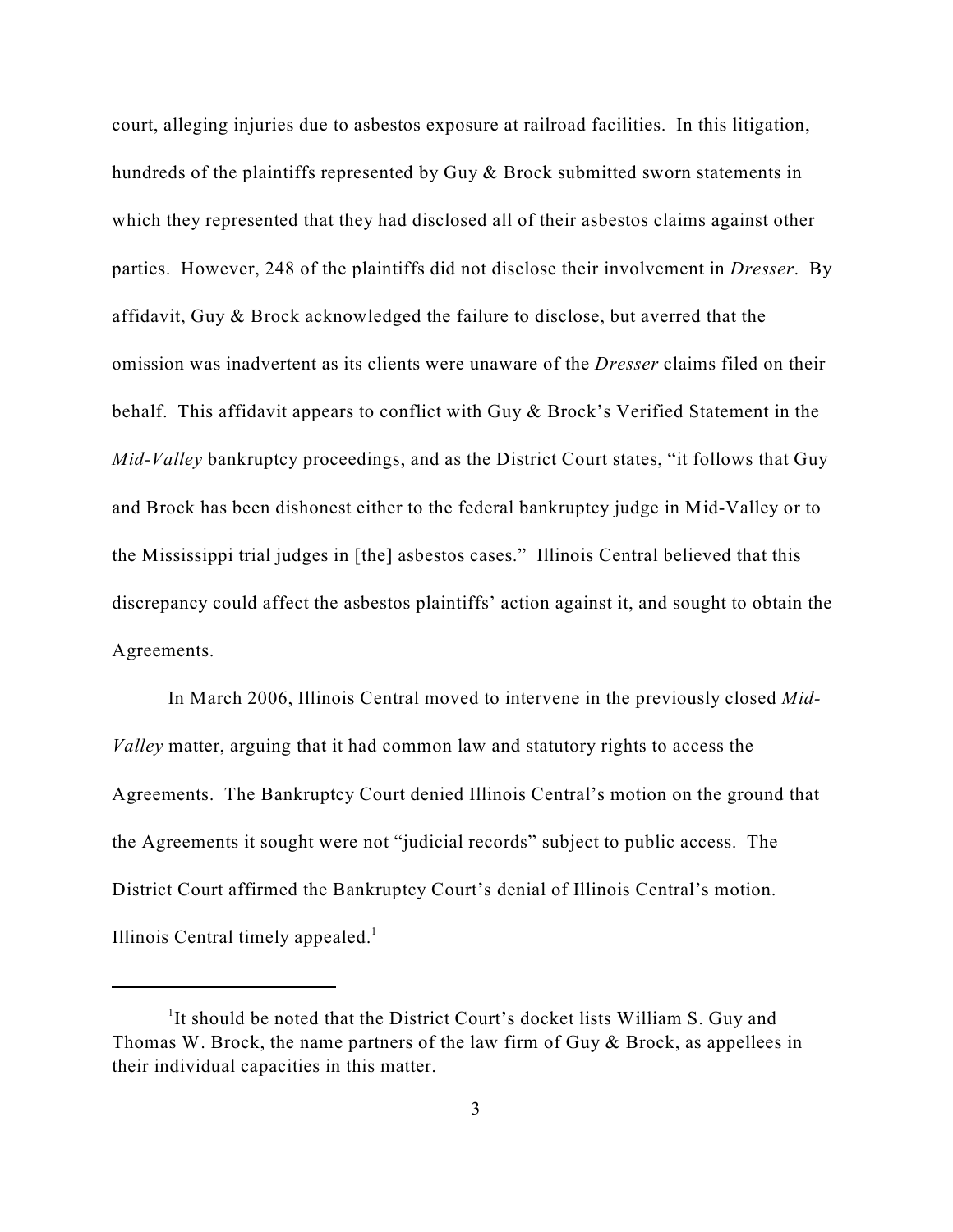We have jurisdiction over this case pursuant to 28 U.S.C. §§ 158(d) and 1291.

The District Court's denial of a motion to intervene, when based solely on an underlying question of law, is subject to plenary review. *See Pansy v. Borough of Stroudsburg*, 23 F.3d 772, 777 (3d Cir. 1994).

#### III.

As the District Court states, "[i]t is well-settled that there exists, in both criminal and civil cases, a common law public right of access to judicial proceedings and records." *In re Cendant Corp.*, 260 F.3d 183, 192 (3d Cir. 2001). We have defined "judicial record" as follows:

The status of a document as a "judicial record," in turn, depends on whether a document has been filed with the court, or otherwise somehow incorporated or integrated into a district court's adjudicatory proceedings. While filing clearly establishes such status, a document may still be construed as a judicial record, absent filing, if a court interprets or enforces the terms of that document, or requires that it be submitted to the court under seal.

*Id.* (internal citations omitted).

It is not disputed that the Agreements sought by Illinois Central were not filed with the Bankruptcy Court, nor were they submitted to the Bankruptcy Court under seal. The District Court reasoned, based on *Cendant*, that the Agreements could not otherwise be deemed to have been "incorporated or integrated" into the adjudicatory proceedings because the terms of those documents had never been "interpret[ed] or enforce[d]" by the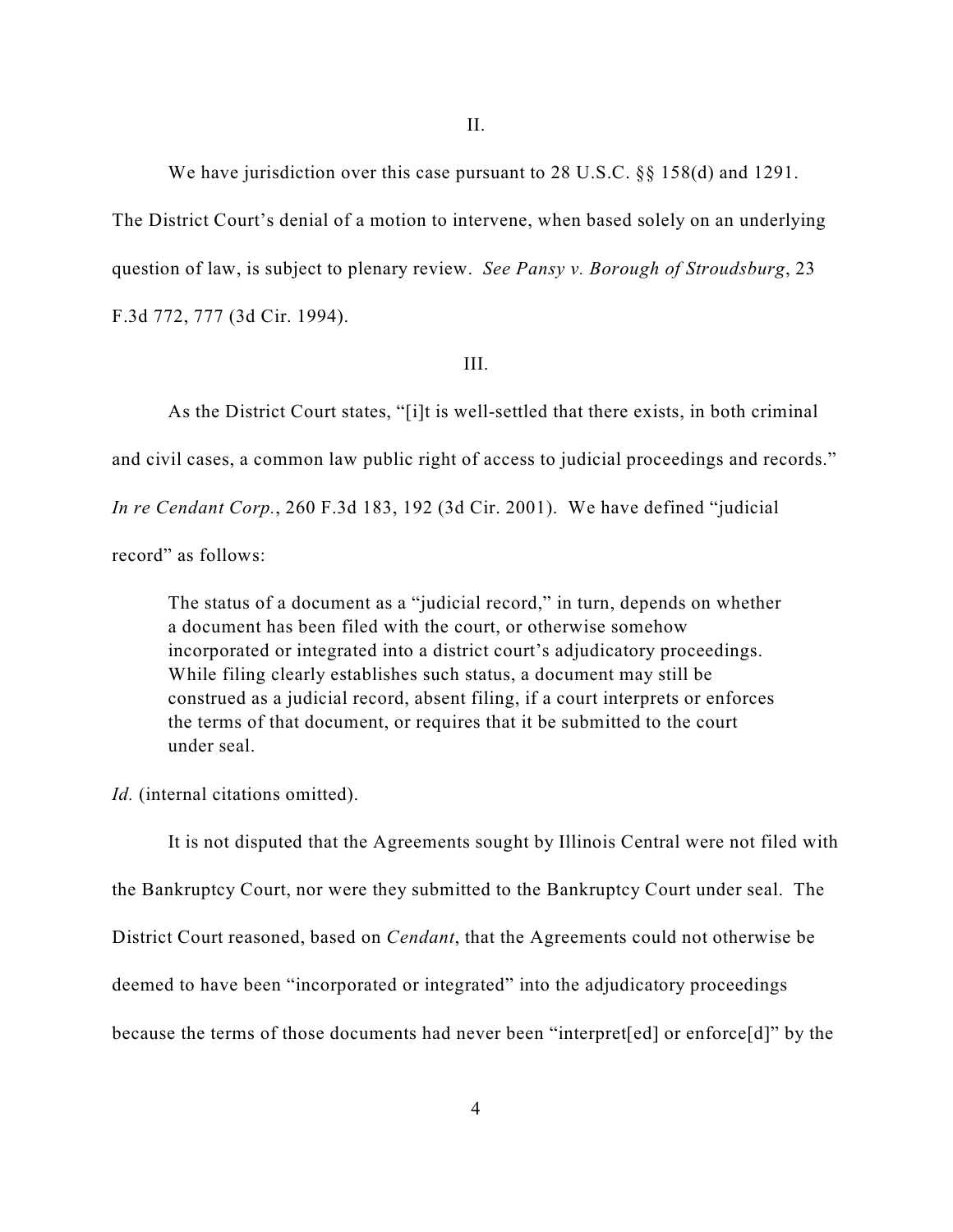Bankruptcy Court, which had never observed or possessed these documents. *See id.* The District Court therefore affirmed the Bankruptcy Court's denial of Illinois Central's motion to intervene on the ground that those documents were not judicial records.

Illinois Central challenges the legal test applied by the District Court, arguing that *Cendant* does not explicitly state that "interpretation and enforcement" of terms is the only means by which an unfiled document can be "incorporated or integrated" into adjudicatory proceedings. Illinois Central, nevertheless, cites no authority in support of any other rule of law or for the proposition that Agreements of the type at issue are indeed judicial records.<sup>2</sup> Rather, Illinois Central argues that incorporation or integration occurred when the Bankruptcy Court confirmed the Mid-Valley reorganization plan based on the proxy votes cast by Guy & Brock, under authority of the Verification Statement that attested to its possession of the unfiled Agreements. Yet, again, Illinois Central cites no authority for the proposition that unfiled Representation Agreements in bankruptcy proceedings are "incorporated or integrated" into adjudicatory proceedings by virtue of indirectly serving as the foundation of the balloting and proxy-voting process. The Agreements at issue were neither filed nor submitted to the Bankruptcy Court, and, in the

<sup>&</sup>lt;sup>2</sup>Illinois Central does cite *Pansy v. Borough of Stroudsburg*, 23 F.3d 772, 783 (3d) Cir. 1994) (stating that "[w]hether a document is a judicial record should turn on the use the court has made of it rather than on whether it has found its way into the clerk's file"). As the District Court correctly noted, however, the rule enunciated in *Pansy* does not apply to cases in which "final judgment ha[s] been entered and no possibility of an appeal remain[s]." 23 F.3d at 783. Such is the case here, where Illinois Central sought to intervene in the closed *Mid-Valley* matter.